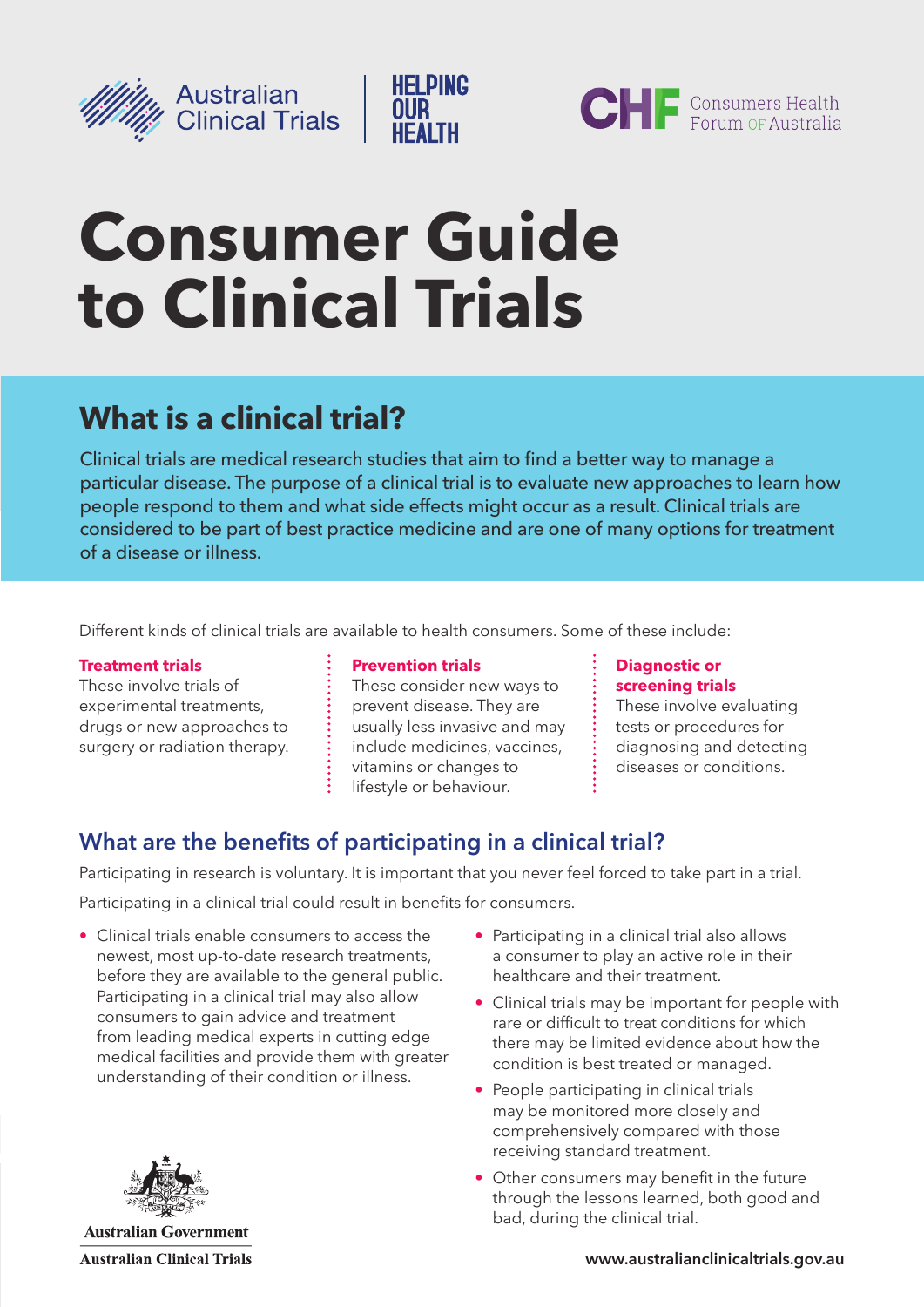**It is important that you have an in‑depth discussion with your health provider (for example, GP or specialist) as well as the medical researchers undertaking the trial.** 

# **What should you consider when thinking of participating in a clinical trial?**

It is important that you have an in-depth discussion with your health provider (for example, GP or specialist) as well as the medical researchers undertaking the trial regarding the benefits and risks. There are some possible risks for consumers participating in clinical trials and it is very important that you seek advice and guidance to ensure that you understand these. You should also consider both immediate and long-term side effects.

### **Some possible risks include:**

- The treatment in the clinical trial may have different, unpleasant or more serious side effects than those known with the best current treatment.
- The consumer may be more inconvenienced and may have to undergo more treatment, tests, hospital visits or complicated medication requirements. For example, participants may need to keep a symptom diary, collect 24 hour urine specimens or wear a monitor overnight.
- The treatment in the clinical trial may not work.

## **Who can participate in a clinical trial?**

A clinical trial is designed for a specific group of people and there are strict guidelines about who is eligible to participate. These guidelines normally outline **inclusion criteria** that allow an individual to participate in the trial. These could be factors such as age, gender, the type and stage of a disease, previous treatment history and other medical conditions. **Exclusion criteria** are also often identified in the guidelines. These are the factors that would prevent an individual from participating. The inclusion and exclusion criteria are to ensure all consumers in the clinical trial

have the same characteristics so that the trial will generate reliable results for future medical practice or to have a new treatment approved by health authorities.

### **Informed consent**

Before agreeing to participate in a clinical trial, it is important that you are informed of all the essential facts about the trial. The medical researchers undertaking the

**It is also important to know that you are able to leave a clinical trial at any time and are not obliged to remain in a trial if you no longer wish to participate.**

study must ensure that you are aware from the beginning and throughout the trial of all the details of the study. For example, you will want to know the study's purpose, duration, required procedures and key contacts. Potential risks, benefits to you and effects on your family or carers when participating in a clinical trial must also be clearly explained before you agree to participate. This is called **informed consent.**  The information you need is usually given to you in a **Patient Information Statement** provided by the people conducting the trial. It should be written clearly in a way that you can understand. It is important to understand that only some consumers in a trial will receive the new treatment and others may receive either a placebo (a medical treatment that is inactive) or the standard medication for that disease. You should ask about anything that is not clear to you.

It is also important to know that you are able to leave a clinical trial at any time and are not obliged to remain in a trial if you no longer wish to participate.

If you choose to leave a clinical trial there will be no impact on your access to standard treatments for your condition.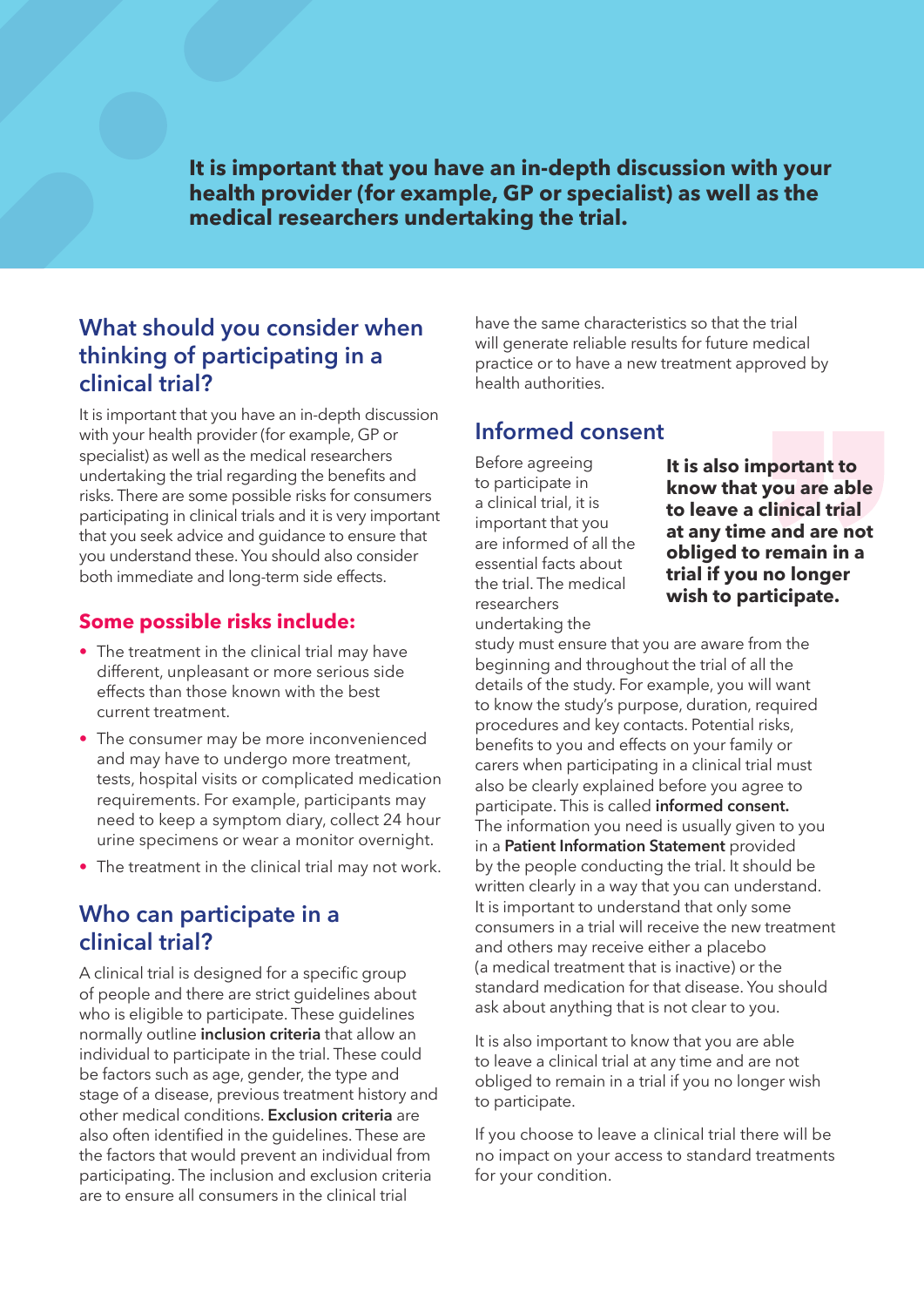# **Questions?**

**It would be helpful to write down questions you have before seeing your doctor.**

# **Some questions that could be useful include:**

### **About the trial**

- What is the purpose of the trial?
- What is the goal of treatment? Does it aim to cure my condition or only to manage it?
- Has the clinical trial been approved by an appropriate body and does it have ethics approval?

### **Treatment**

- Has the treatment been tested before, and if so, was it successful?
- Will I receive the experimental treatment, or will I possibly receive the current standard treatment or a placebo (a medical treatment that is inactive)?
- What kinds of tests and experimental treatments are involved?
- Who will be in charge of my care? Who can I contact for support and information during the trial?

### **Side Effects**

- How do the possible risks, side effects and benefits in the study compare with my current treatment?
- Could the treatment in the clinical trial have different, more unpleasant or more serious side effects compared with those associated with other existing treatment options?
- If people receiving one treatment in the trial respond much better than people receiving the other treatment, will all participants be able to access the more effective treatment?

### **During the trial**

- Could I experience inconvenience due to more treatment, tests, hospital visits or complicated medication requirements?
- How might this trial affect me and my family?
- What will my responsibilities be during the trial?
- How long will the trial last?
- Will I be required to spend time in hospital? Can I continue with my normal lifestyle?

### **Costs**

- Where will the trial be conducted and will I have to travel for treatment?
- Will I have to pay for the treatment? How much will it cost?
- Will I be paid? Will my expenses be covered?
- If I live in a rural or remote area, will I be eligible for travel assistance?
- If there are complications that arise from the trial, who is responsible for paying for treating them?

### **After the trial**

- What type of long-term follow up care is part of this study?
- Will the results of the trials be provided to me?
- Will I have access to the experimental treatment after the trial if I wish to continue with it?
- How will my privacy be protected?